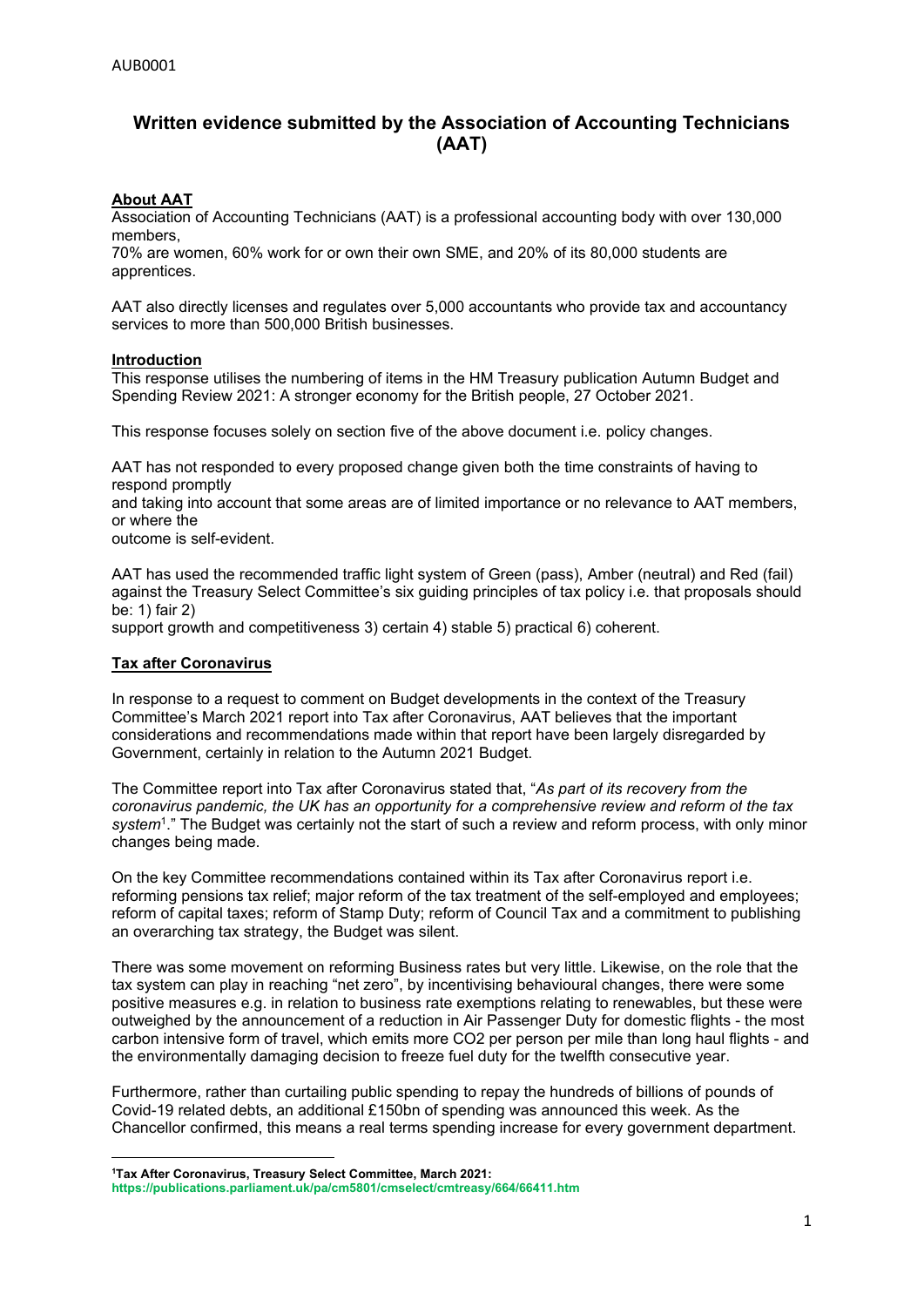Although borrowing is lower than planned due to unexpectedly higher tax receipts, borrowing in September 2021 was still the second highest borrowing figure for any September since records began in 1993, which serves to highlight the precarious nature of public finances, as does the fact that at the end of the last financial year on 31 March 2021, the UK's gross debt was over £2.2 trillion (106% of GDP) and net borrowing was more than £300 billion (equivalent to 14.5% of GDP)<sup>2</sup>.

**<sup>2</sup> ONS, UK government debt and deficit: March 2021, published July 2021:**

**[https://www.ons.gov.uk/economy/governmentpublicsectorandtaxes/publicspending/bulletins/ukgovernmentdebtandd](https://www.ons.gov.uk/economy/governmentpublicsectorandtaxes/publicspending/bulletins/ukgovernmentdebtanddeficitforeurostatmaast/march2021) [eficitforeurostatmaast/march2021](https://www.ons.gov.uk/economy/governmentpublicsectorandtaxes/publicspending/bulletins/ukgovernmentdebtanddeficitforeurostatmaast/march2021)**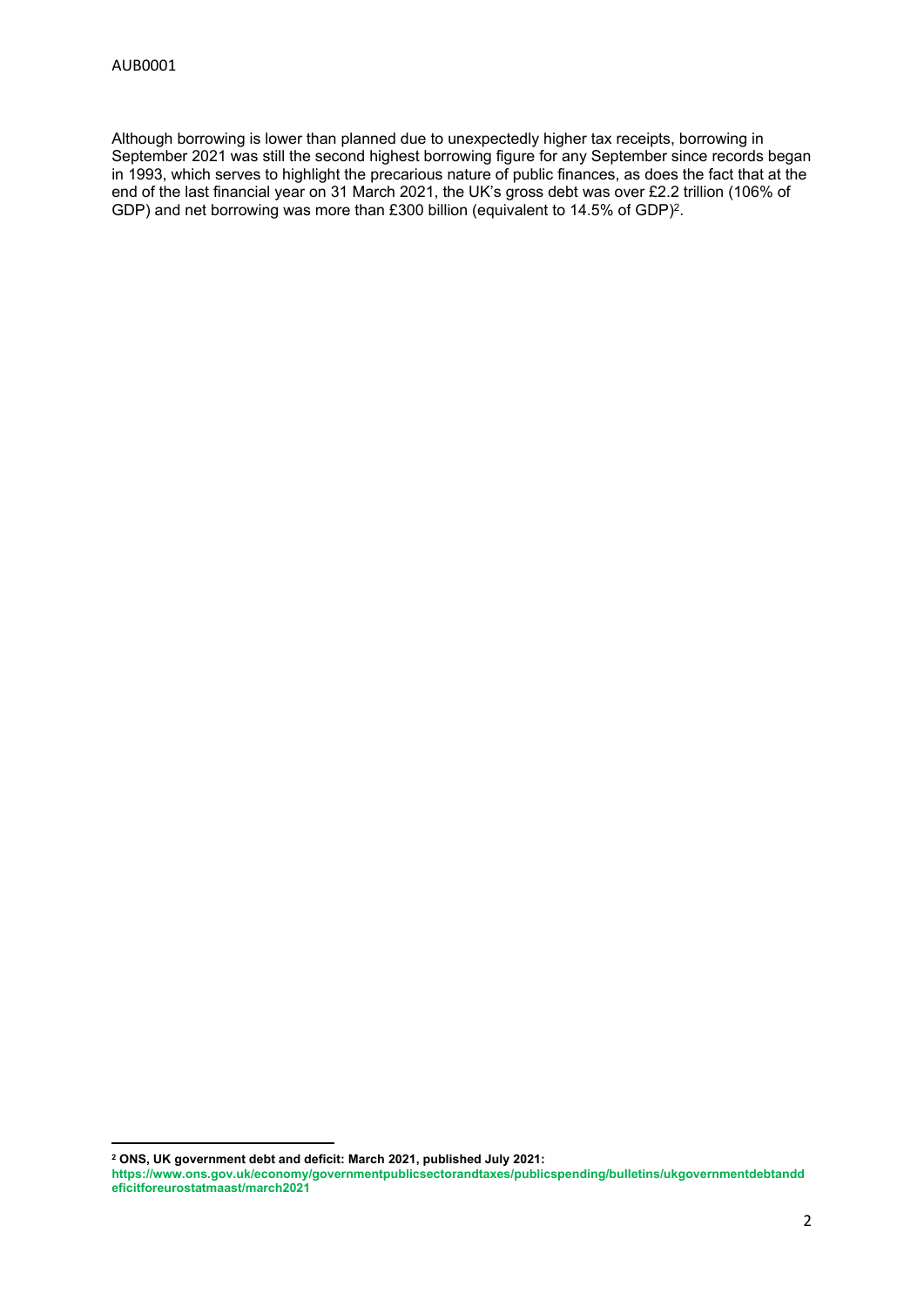# **AAT response to the October 2021 Budget**

# National living wage and welfare

#### **5.5 Living wage increases**

AAT supports the proposed increases in the National Living Wage (NLW) and National Minimum Wage (NMW) following the recommendations of the independent Low Pay Commission.

The last AAT member survey on the issue (2017) demonstrated an overwhelming majority of AAT members (70%) backed the idea of further increases in the minimum wage – and 60% of AAT members either work for or own their own small business.

It is also worth noting that the vast majority of the 9,000 or so organisations that have gained Living Wage Foundation accreditation, by paying above the legal minimum, are small businesses.

This indicates that there is a great deal of support for higher minimum wages amongst the small business community.

#### **5.6 Universal Credit taper and work allowance**

AAT very much supports the basic principle of allowing working households on Universal Credit to keep more of what they earn, which in turn should help encourage work. As a result, the reduction in taper relief from 63% to 55% by 1 December 2021, is a helpful step forward.

#### **5.14 Extension of Employment and Support Allowance COVID-19 regulations**

AAT welcomes the decision to extend this allowance so that individuals affected by COVID-19 will continue to benefit from temporary changes to new style Employment and Support Allowance (ESA) until 24 March 2022. Given the high degree of uncertainty around the ongoing impact of Covid-19 AAT believes this measure should be kept under review and extended further if necessary.

#### **5.16 High-Skilled Migration**

AAT believes that changes to the UK's immigration system are essential to attract more highly-skilled people to the UK than is currently the case although it also recognises the welcome commitment to much greater levels of reskilling and upskilling the British workforce, which should offset the need for high skilled migration in the medium to long term. AAT agrees that a new Scale-up Visa, launching in spring 2022, should help the UK's fastest-growing businesses to access overseas talent, providing salary and language requirements are met, in the short term.

### **5.17 Global Talent Network**

Again, as with the new Scale-up visa, the creation of a Global Talent Network to bring highly skilled people to the UK in key science and technology sectors is a development that should assist in attracting the brightest and best to the UK as should the DIT Global Entrepreneur Programme. AAT notes the very small numbers involved (100) which may be a cause for concern but is perhaps understandable when considering the need to strike an effective balance between the need to upskill and reskill the UK workforce rather than relying too heavily on overseas talent.

#### **5.19 Corporate Re-domiciliation**

This is not a key area for AAT but anything that makes it easier for successful companies to relocate to the UK should be considered and consulting on this issue is therefore a sensible approach.

#### Making markets work better

### **5.20 National Savings & Investment (NS&I) Green Savings Bond**

Although Green Savings Bonds are an attractive idea, the interest rate of 0.65% being offered is derisory, even in the current low interest rate environment. This seriously undermines the attractiveness and credibility of the offer. Many alternative three year bonds offer interest rates of more than 1%, with market leaders Hoist Savings, QIB Bank and ISBank offering 1.78%, 1.77% and 1.75% respectively. A unique selling point is said to be the HM Treasury-backed 100% guarantee for these bonds (up to £100,000) but in reality this is little more than the majority of alternative bonds provide via the Financial Services Compensation Scheme (FSCS) guarantee of up to £85,000.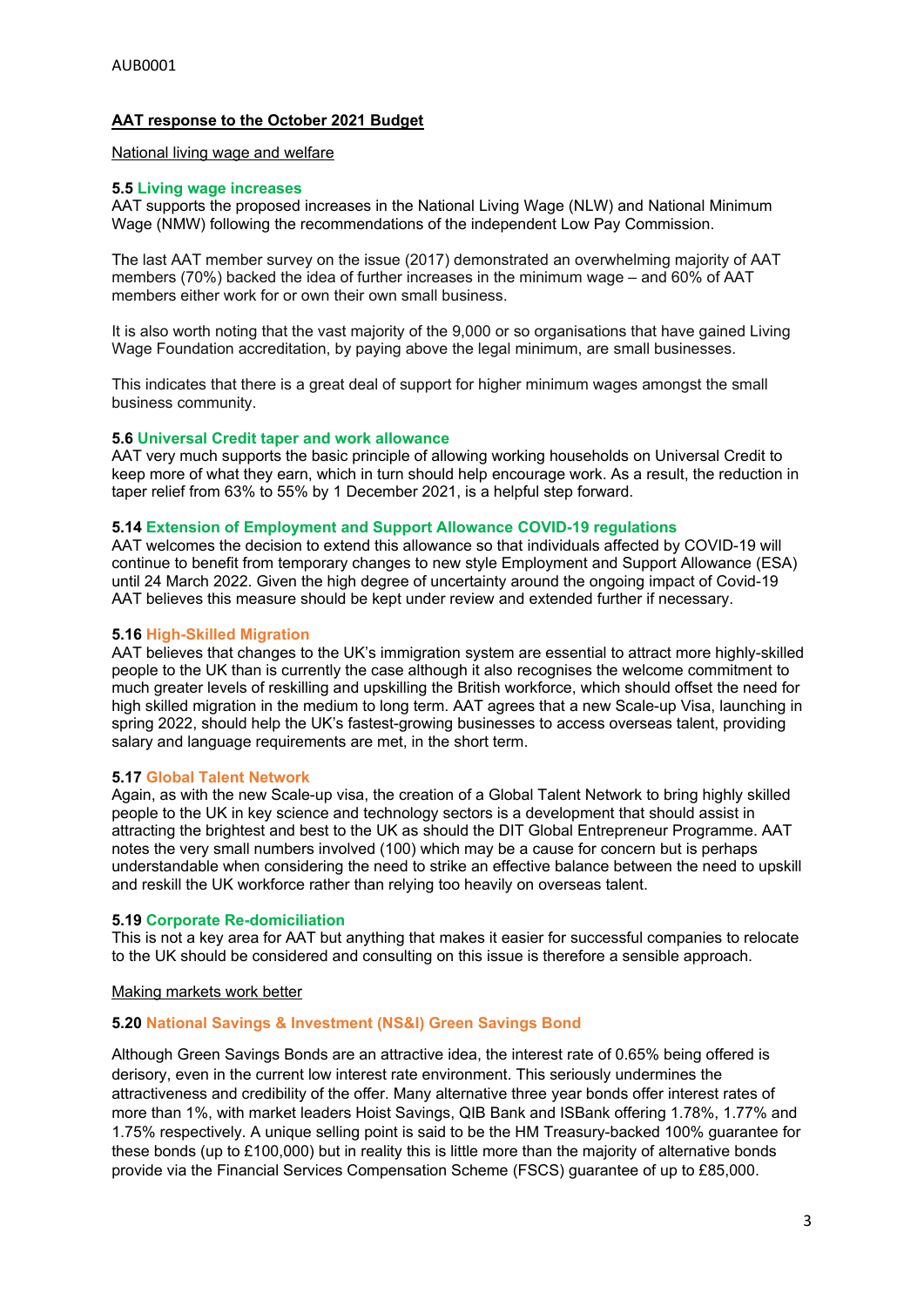# **5.21 Consulting on further regulatory changes to support pensions investment in long-term, productive assets**

The regulatory cap has applied since April 2015, is set at 0.75% of funds under management and applies to all scheme administration and investment charges. Many large pension providers charge substantially less, The People's Pensions charges a flat rate of 0.5% for its pensions whilst Scottish Widows charges a range of different percentages depending on variable factors but does offer as low as 0.45%.

The cap excludes transaction costs when buying and selling assets which is an unnecessary loophole that should be closed. Consumer protection is paramount and any changes to the cap should be downward rather than upward.

#### Supporting businesses and sectors

### **5.22 Recovery Loan Scheme**

Extending the Recovery Loan Scheme until 30 June 2022 will help to ensure that lenders continue to have the confidence to lend to small and medium-sized businesses at a time when many face a tsunami of challenges from pandemic recovery and Brexit to tax rises, material price increases and labour shortages.

### **5.24 Help to Grow Schemes**

The Help to Grow schemes offer much needed management and technology learning to small businesses and AAT has proactively supported take-up of these schemes amongst both its membership and its members client base<sup>3</sup>. However, small changes in eligibility could certainly be made, for example;

- allowing more than one person per company, especially important for larger SMEs
- ending the exclusion of those who have been on the Small Business Leadership Programme to enable them to participate
- allowing businesses with fewer than 5 employees to participate

It would also make sense for charities to be permitted to participate given the contribution they make the to the British economy. In addition to ending exclusions and increasing flexibility with regard to eligibility criteria, the lack of national marketing activity for these schemes is a considerable cause for concern. Government's failure to provide any national marketing activity for Help to Grow means there remains very low awareness of the schemes amongst the small business community.

The ambition to provide over 100,000 SMEs with an opportunity to boost their productivity through world-class management training and support for digital adoption is laudable but the initially low takeup of the management programme reinforces AAT's concerns that these could prove to be a missed opportunity without prompt Government intervention.

### **5.27 English Freeports tax site designation**

AAT has previously expressed its views on Freeports in its April 2020 response to the Government consultation on the concept<sup>4</sup>. AAT recommended that the Government mirror the example of the Luxembourg Freeport which enjoys many benefits but is simultaneously obliged to meet all of the EU's anti-money laundering requirements, which it has proven capable of doing whilst thriving.

AAT welcomes the idea of Freeports in principle but remains concerned about the potential for money laundering at such sites if not introduced carefully.

**<sup>3</sup> AAT Comment, October 2021:**

**<https://www.aatcomment.org.uk/audience/members/how-accountants-can-help-small-businesses-find-help/> <sup>4</sup> AAT response to DIT consultation on Freeports, April 2020:**

**<https://www.aat.org.uk/prod/s3fs-public/assets/Freeports-consultation.pdf>**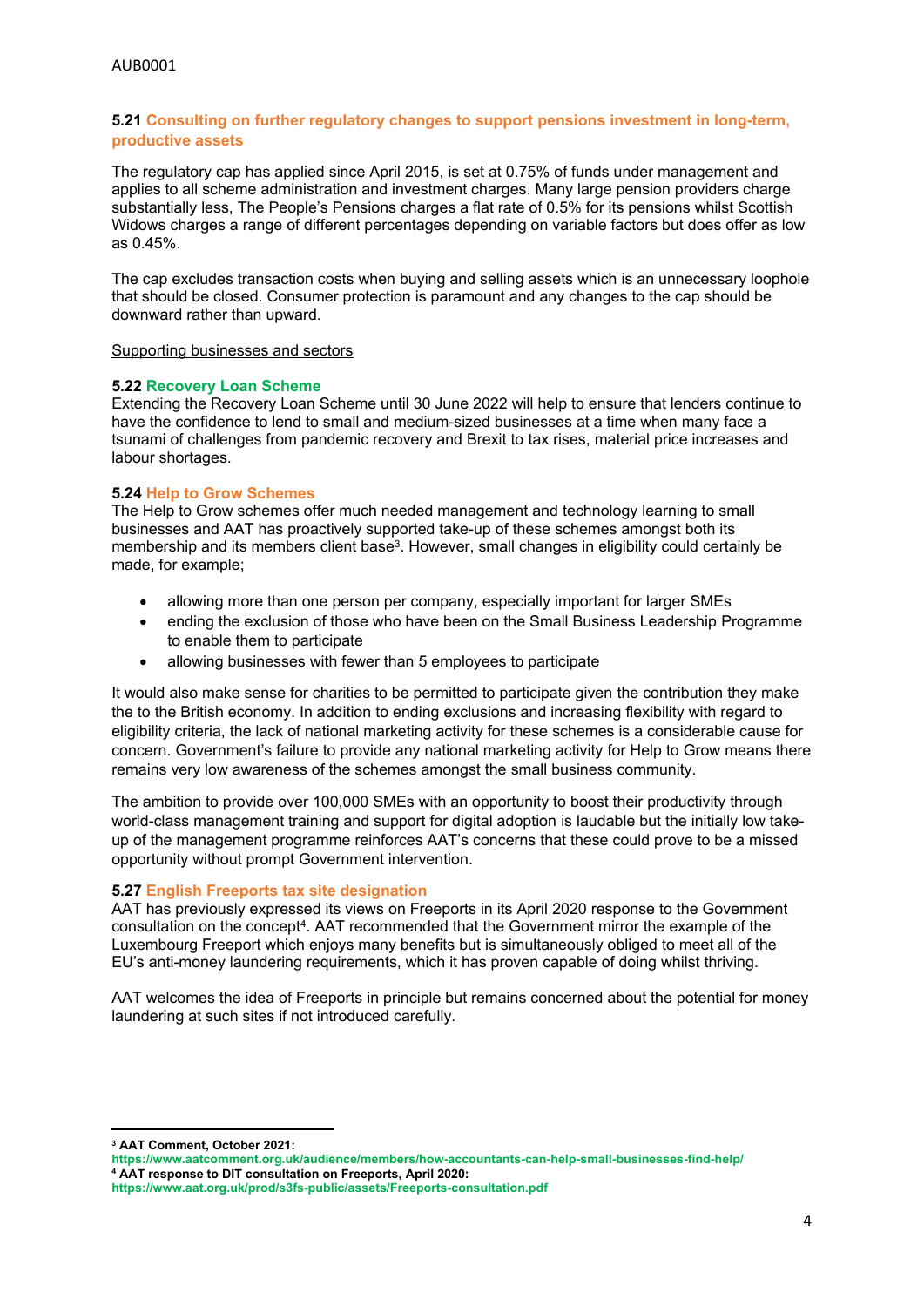# Personal tax

# **5.28 The Health and Social Care Levy**

AAT agrees with the Government and many others that the NHS and Social Care requires increased funding, and that such increases should not be funded by more borrowing and debt. However, the Health & Social Care Levy is probably not the best means of securing additional funding.

This is because NICs start being due at a lower level of earnings than income tax, compounding the effect on those on low incomes. For example, someone earning £20,000 a year would have to pay an extra £104 for every 1% NICs increase compared to £74 if income tax were increased instead.

There are 2 million buy-to-let landlords in the UK, more than half of which are in the richest 20% of UK households and yet those who earn an income from property will pay nothing. In contrast, those earning the national minimum wage will pay more. That is inherently unfair.

Similarly, whilst much has been made of the fact the 1.3m working pensioners will pay the 1.25% levy, they remain exempt from NICs, something that AAT has repeatedly argued against. In addition, two thirds of pensioner households have private pension income that is exempted from the Levy too. The issue of intergenerational fairness appears to be no more than a slogan.

Perhaps most significantly, a NICs rise for employers at a time when they are facing unprecedented challenges in the form of staff and material shortages and associated cost increases - together with other pandemic and Brexit related challenges -will undoubtedly slow the UK's economic recovery.

Of course, increasing income tax instead was not the only alternative. AAT had previously recommended increasing Capital Gains Taxes in our response to the OTS review of CGT last year. Likewise, reductions in Inheritance Tax exemptions and reliefs, replacing the triple pensions lock with increases in line with CPI and ending the NICs exemption for working pensioners would have formed an arguably fairer package of changes to deliver increased funding.

Successive governments have ducked this issue for decades and so AAT welcomes the fact that decisive action has been taken to raise much needed funds. Between 2018−19 and 2024−25, the NHS England budget will have increased by 3.9% a year in real-terms and a new mechanism to fund social care will have been established. It may be an imperfect solution, but it is a solution nevertheless.

### Pensions and savings

# **5.33 State Pension uprating**

AAT accepts that the earnings data series has been distorted by the pandemic and understands the rationale for legislating to temporarily suspend the earnings element of the 'Triple Lock' used to uprate the State Pension and Pension Credit.

However, this does nothing to tackle the long term unsustainability of the pensions triple lock, which as AAT has repeatedly stated<sup>5</sup>, should be scrapped in favour of annual increases in line with the Consumer Prices Index (CPI) measure of inflation. This would continue to provide annual increases that ensure older people are able to live with dignity and the respect they rightly deserve whilst simultaneously saving £6bn for British taxpayers by 2024-25<sup>6</sup>.

### **5.36 & 5.37 Individual Savings Account (ISA), Junior ISA and Child Trust Fund annual subscription limits**

In 2018, AAT led a cross-party and savings industry review of the ISA landscape and one of its key recommendations was to scrap the £20,000 annual allowance in favour of a £1m lifetime allowance to promote simplicity and ease of operation. The £1m figure not only broadly replicates the current Pensions Lifetime Allowance, but it also equates to an annual allowance of £20,000 per year for 50 years, sufficient for most savers. As the review noted;

*"It would also limit the overall operational costs to Government/taxpayers. Replacing annual limits with* a lifetime limit will also address the fact that the current rules strongly fayour those who are wealthy

**<sup>5</sup> AAT submission to Treasury Select Committee, Tax After Coronavirus Inquiry, September 2020:**

**<https://www.aat.org.uk/prod/s3fs-public/assets/AAT-response-treasury-select-committee-coronavirus-tax.pdf> <sup>6</sup> OBR, Fiscal Sustainability Report, July 2020:**

**[https://cdn.obr.uk/OBR\\_FSR\\_July\\_2020.pdf](https://cdn.obr.uk/OBR_FSR_July_2020.pdf)**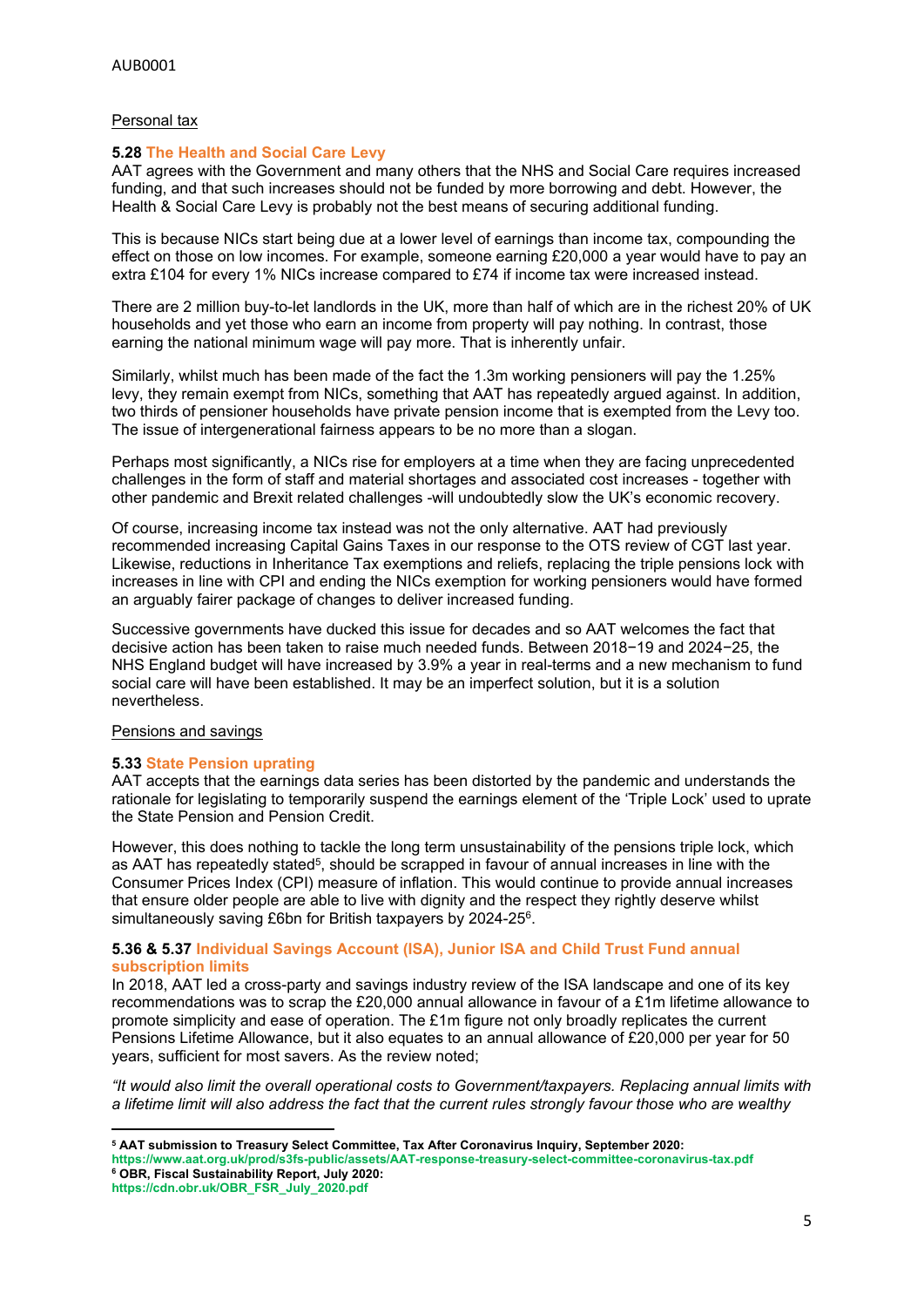*enough to invest £20,000 every year. Working group members were clear that this £1m limit is a* contributions limit only i.e. savers are not allowed to invest more than £1m during their lifetime but the *limit may be exceeded when interest payments and/or dividend payments are taken into account. This avoids penalising good investment performance as well as the complications of ongoing account monitoring by either the saver, HMRC or both."<sup>7</sup>*

# Corporation tax reliefs

#### **5.38 Research and Development (R&D) tax reliefs**

Expanding qualifying expenditure to include data and cloud costs, to capture the benefits of R&D more effectively, is something that AAT had specifically recommended in its March 2021 response to the Government consultation on the issue<sup>8</sup> and is therefore very much supported.

### **5.39 Annual Investment Allowance extension (AIA)**

The AIA limit of £1m was temporarily extended until the end of 2021 prompting AAT to recommend (in its March 2021 Budget response to the Treasury Committee) that it should instead be extended until 31 March 2023. AAT is therefore pleased that the Government has belatedly done so and recognises this is also in keeping with a Treasury Committee recommendation contained within its March 2021 Tax After Coronavirus report.

#### Business rates

#### **5.44 Business rates**

The decision to introduce a 100% improvement relief for business rates that will provide 12 months relief from higher bills for occupiers, where eligible improvements to an existing property increase the rateable value, is a reasonable measure that should encourage investment and help offset the disincentives associated with higher business rates being payable on improved premises. Whether it is sufficient to do so on a large scale is unclear and so the review in 2028 is eminently sensible.

The introduction of a targeted business rate exemption for eligible plant and machinery used in onsite renewable energy generation and storage, and a 100% relief for eligible heat networks, to support the decarbonisation of non-domestic buildings is something that AAT has previously recommended, is long overdue and is therefore very much welcomed.

Given AAT's repeated calls for a three year revaluation process as a stepping stone to an annual process, AAT is naturally supportive of Government plans to introduce a switch from a 5 to 3 year cycle<sup>9</sup>. However, whilst HM Treasury has made vague statements relating to annual revaluations as "under consideration for the longer term" AAT strongly believes that annual revaluations should be the ultimate objective and that such a change should not be delayed indefinitely. Instead, a clear roadmap should be established ASAP to ensure businesses have a definitive timetable of action. HM Treasury's latest consultation on the issues stated the costs of annual revaluations would outweigh the benefits but this claim remains unsubstantiated. If HM Treasury has such evidence then it should be published.

### **5.45 Online Sales Tax consultation (OST)**

AAT supports the decision to explore the arguments for and against a UK-wide OST but agrees with former Government adviser, Iceland and Wickes Chief Executive Bill Grimsey who questioned why a sales tax should only apply to online retailers. His study<sup>10</sup> suggests that a "sales tax" of 2% on all UK

**<https://www.aat.org.uk/prod/s3fs-public/assets/AAT-ISA-Working-Group-Time-change-review-ISA-regime.pdf> <sup>8</sup> AAT response to the HM Treasury & HMRC consultation on R&D Tax Reliefs, March 2021:**

**[https://www.aat.org.uk/prod/s3fs-public/assets/AAT-response-HMRC-HM-Treasury-consultation-research](https://www.aat.org.uk/prod/s3fs-public/assets/AAT-response-HMRC-HM-Treasury-consultation-research-development-tax-reliefs.pdf)[development-tax-reliefs.pdf](https://www.aat.org.uk/prod/s3fs-public/assets/AAT-response-HMRC-HM-Treasury-consultation-research-development-tax-reliefs.pdf)**

**<sup>7</sup> Time for Change: A review of the ISA landscape, March 2018:**

**<sup>9</sup> AAT response to HMT &MCHLG consultation on more frequent revaluations, 2021:**

**[https://www.aat.org.uk/prod/s3fs-public/assets/AAT-response-HM-Treasury-MHCLG-consultation-more-frequent](https://www.aat.org.uk/prod/s3fs-public/assets/AAT-response-HM-Treasury-MHCLG-consultation-more-frequent-revaluations.pdf)[revaluations.pdf](https://www.aat.org.uk/prod/s3fs-public/assets/AAT-response-HM-Treasury-MHCLG-consultation-more-frequent-revaluations.pdf)**

**<sup>10</sup> The Grimsey Review, Covid Supplement 2020:**

**<http://www.vanishinghighstreet.com/wp-content/uploads/2020/06/Grimsey-Covid-19-Supplement-June-2020.pdf>**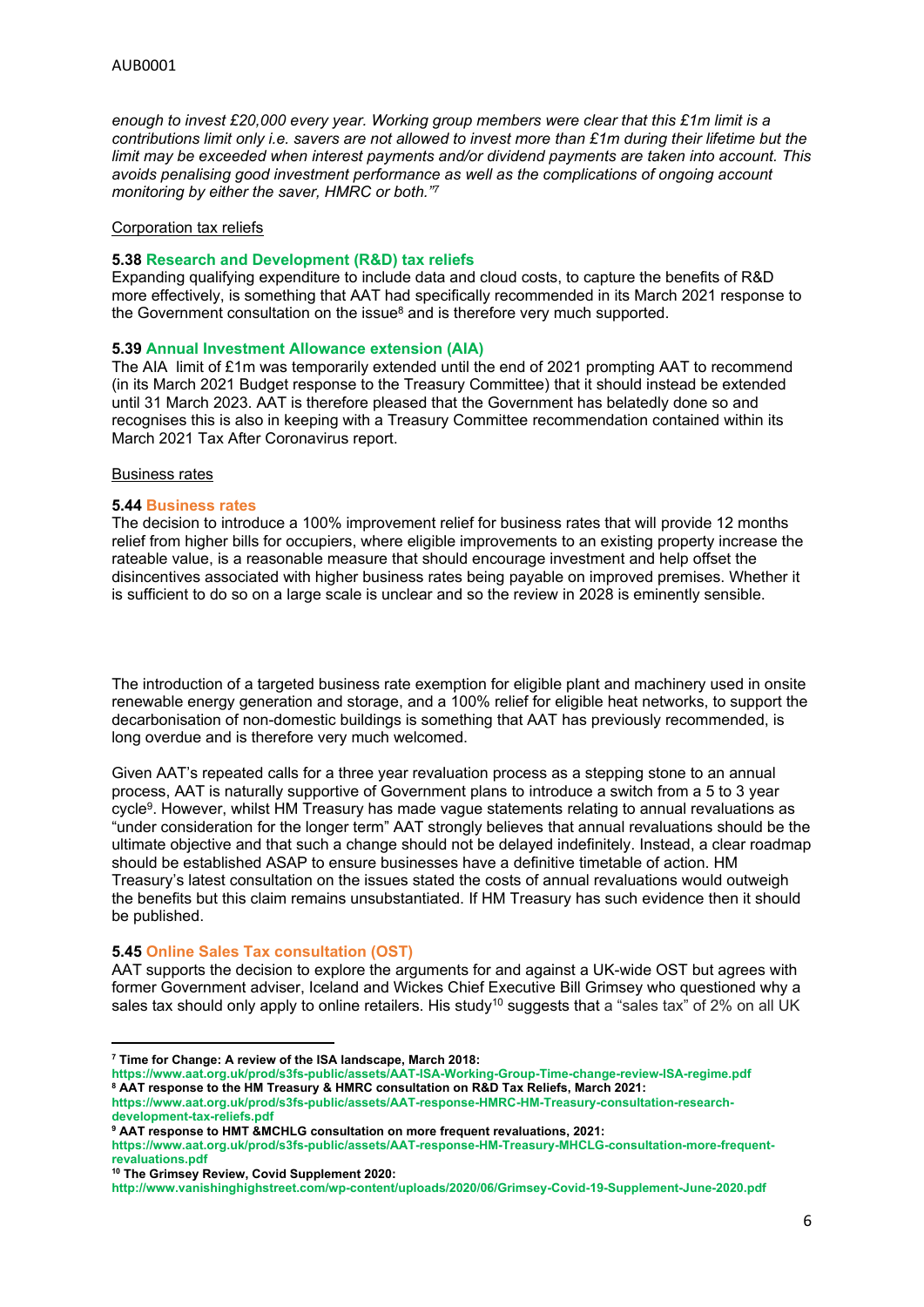retail sales would produce the same amount of revenue for the Exchequer as that produced by business rates in the retail sector. As a result, it would appear somewhat remiss to limit the exploration solely to an online sales tax and instead to look at the wider advantages and disadvantages of an all-encompassing sales tax that could help level the playing field between online and bricks and mortar retailers.

# Property tax

# **5.47 Capital Gains Tax (CGT): property payment window**

AAT has campaigned for an increase to the 30 day payment window for the last 18 months, discussing the issue with HMRC, MPs, Peers, the OTS and others in an attempt to ensure our members views<sup>11</sup> were acted upon given the considerable difficulties the switch to 30 days was causing for both those with a liability and their accountants.

As a result, AAT is very pleased that Government has taken these concerns seriously and acted accordingly.

There remains an issue with many estate agents and solicitors/conveyancers not advising their clients of reporting requirements and AAT, together with other accountancy and tax professional bodies, continues to work closely with HMRC to improve guidance in this area, but doubling the payment and reporting window from 30 to 60 days will certainly improve the situation.

Energy, environment and transport taxes

### **5.48 Aviation Tax Reform**

Earlier this year, AAT urged Government not to reduce Air Passenger Duty (APD) for domestic flights because of its environmental impact<sup>12</sup>.

Although AAT recognises that the government has a range of competing priorities to balance i.e. improved domestic connectivity, securing the optimum level of tax receipts and environmental goals, it believes the reduction in APD for domestic flights wrongly prioritises the former over the latter.

AAT understand that from an environmental perspective, Government is keen for the narrative to focus on increased APD for long haul flights. However, it is essential to understand that domestic and other short-haul flights are the most carbon intensive form of travel and emit more CO2 per person per mile than long haul flights.

As a result, the decision to cut APD for domestic flights flies in the face of a wealth of national and international evidence about just how environmentally damaging this will be and seriously undermines the UK's credibility just a few days before COP26 begins. There can be no doubt that this contradicts and greatly weakens government policy on seeking to reach "net zero" by 2050.

### **5.51 Vehicle Excise Duty (VED)** & **5.55 Fuel duty rates**

Freezing fuel duty UK-wide for the twelfth consecutive year may be politically expedient but according to the OBR it has cost the taxpayer a staggering £65bn since 2012 in foregone tax revenue. Arguably more importantly, it also serves to undermines the Government's stated commitment to reach net zero by 2050 or sooner as the freeze is estimated to have caused carbon emissions to be at least 5% higher than they otherwise would have been<sup>13</sup>.

This decision fails the Treasury Select Committee's test on coherence. As AAT outlined in its recent response to the Transport Select Committee inquiry into road pricing<sup>14</sup>, the Treasury should give serious consideration to scrapping fuel duty, VAT on fuel and fuel duty in favour of Pay As You Drive (PAYD) taxation based on existing telematics technology utilised by the insurance industry.

**<sup>11</sup> AAT Comment, August 2021:**

**[https://www.aatcomment.org.uk/trends/tax-reform/reporting-capital-gains-tax-liabilities-30-days-proving-a-tough](https://www.aatcomment.org.uk/trends/tax-reform/reporting-capital-gains-tax-liabilities-30-days-proving-a-tough-challenge/)[challenge/](https://www.aatcomment.org.uk/trends/tax-reform/reporting-capital-gains-tax-liabilities-30-days-proving-a-tough-challenge/)**

**<sup>12</sup> AAT response to HM Treasury consultation on aviation tax reform, 2021:**

**<https://www.aat.org.uk/prod/s3fs-public/assets/AAT-response-HM-Treasury-consultation-aviation-tax-reform.pdf> <sup>13</sup> Carbon Brief, 2020:**

**<https://www.carbonbrief.org/analysis-fuel-duty-freeze-has-increased-uk-co2-emissions-by-up-to-5-per-cent>**

**<sup>14</sup> AAT response to Transport Select Committee inquiry into Road Pricing ND Zero Emissions, January 2021: [https://www.aat.org.uk/prod/s3fs-public/assets/AAT-response-Transport-Select-Committee-zero-emissions-vehicles](https://www.aat.org.uk/prod/s3fs-public/assets/AAT-response-Transport-Select-Committee-zero-emissions-vehicles-road-pricing.pdf)[road-pricing.pdf](https://www.aat.org.uk/prod/s3fs-public/assets/AAT-response-Transport-Select-Committee-zero-emissions-vehicles-road-pricing.pdf)**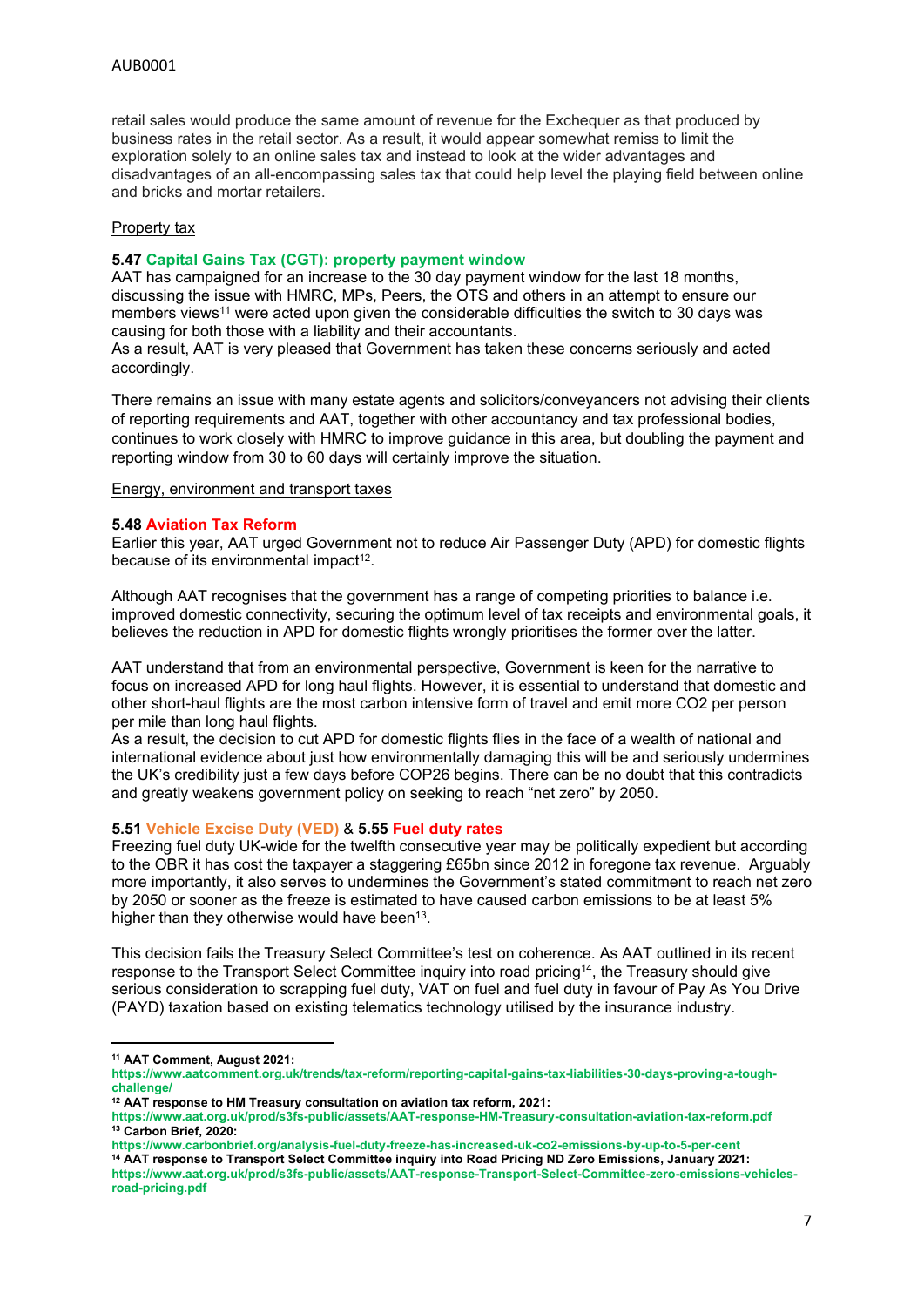#### Indirect taxes

#### **5.58 Alcohol Duty Reform**

AAT is a strong supporter of tax simplification, where doing so is fair and reasonable, and so it naturally supports the restructure of alcohol duty to reduce the number of main rates from 15 to 6. Ensuring that all beverages will be taxed in direct proportion to their alcohol content is also an admirable, common sense reform. Likewise, the introduction of a common small producer relief, to reduce the tax burden on smaller producers of alcoholic beverages below 8.5% ABV, makes sense and will certainly be welcome by the small business community in this sector.

#### **5.60 Tobacco duties**

This is not an area on which AAT would normally comment but although significant increases in tobacco duty are doubtless beneficial from a health perspective and may go some way to encouraging people to reduce, eliminate or refuse to commence smoking, there has long been a coherent argument that substantial increases in duty lead to increases in smuggling and counterfeiting which creates a wide range of harms for the British economy, not simply in terms of the hundreds of millions of pounds lost in revenue for the Exchequer, as detailed in the latest HMRC Tax Gap figures for 2019-20<sup>15</sup>, but can help fund organised crime and terrorist financing too. It is worth noting that of the top ten counterfeit/pirate products investigated by Trading Standards in 2020/21, counterfeit tobacco and cigarettes were a resounding number one.<sup>16</sup> The same IP Crime and Enforcement Report also makes reference to the link between the supply of illicit tobacco and links with human trafficking and slavery offences<sup>17</sup>. It is imperative that increased tobacco duties take into account such considerations rather than focusing solely on revenue raising and health outcomes.

### Other business taxes

#### **5.66 UK funds regime review**

AAT would certainly welcome options to simplify the VAT treatment of fund management fees and therefore awaits Government proposals in this area with interest. The only reason this is not given a green light is that AAT cannot be certain of what is likely to be proposed.

#### **5.67 Bank corporation tax surcharge changes**

The additional bank surcharge of 8% was warranted to reign in rapidly increasing bank profits after the financial crisis but AAT recognises that an 8% surcharge on top of an increase in Corporation Tax to 25% would make banks in the UK uncompetitive. This is particularly important in the post Brexit environment that has already seen well over one trillion pounds worth of assets relocated to other European capitals in the months leading up to Brexit<sup>18</sup>. Furthermore, the bank levy introduced in 2011 separately raises over £2bn annually in the form of a 0.1% charge on UK balance sheets. Whilst critics of the banking sector may be uncomfortable with a reduction in the surcharge, a reduction to 3% is a proportionate and understandable change to help ensure London remains a truly competitive financial centre whilst, as HM Treasury is right to highlight, simultaneously ensuring banks continue to pay a higher rate on profits than most other companies in the UK, and more than they do now.

#### **5.68 Corporation tax: Response to accountancy change for insurance contracts**

Allowing insurance companies to spread the transitional impact of IFRS (International Financial Reporting Standard) 17 for tax purposes is a sensible and proportionate measure.

Tax administration and non-compliance

# **5.70 Basis period reform**

<sup>15</sup> **HMRC Tax Gaps, 2021 edition:**

**[https://www.gov.uk/government/statistics/measuring-tax-gaps/measuring-tax-gaps-2021-edition-tax-gap-estimates-for-](https://www.gov.uk/government/statistics/measuring-tax-gaps/measuring-tax-gaps-2021-edition-tax-gap-estimates-for-2019-to-2020#excise-including-alcohol-tobacco-and-oils)[2019-to-2020#excise-including-alcohol-tobacco-and-oils](https://www.gov.uk/government/statistics/measuring-tax-gaps/measuring-tax-gaps-2021-edition-tax-gap-estimates-for-2019-to-2020#excise-including-alcohol-tobacco-and-oils)**

**<sup>16</sup> IP Crime & Enforcement Report 2020-21**

**[https://assets.publishing.service.gov.uk/government/uploads/system/uploads/attachment\\_data/file/1017790/ip-crime-](https://assets.publishing.service.gov.uk/government/uploads/system/uploads/attachment_data/file/1017790/ip-crime-2021.pdf)[2021.pdf](https://assets.publishing.service.gov.uk/government/uploads/system/uploads/attachment_data/file/1017790/ip-crime-2021.pdf)**

**<sup>17</sup> Ibid**

**<sup>18</sup> Bloomberg, September 2020:**

**<https://www.bloomberg.com/news/articles/2020-09-30/brexit-prompts-7-500-finance-jobs-1-6-trillion-to-leave-u-k>**